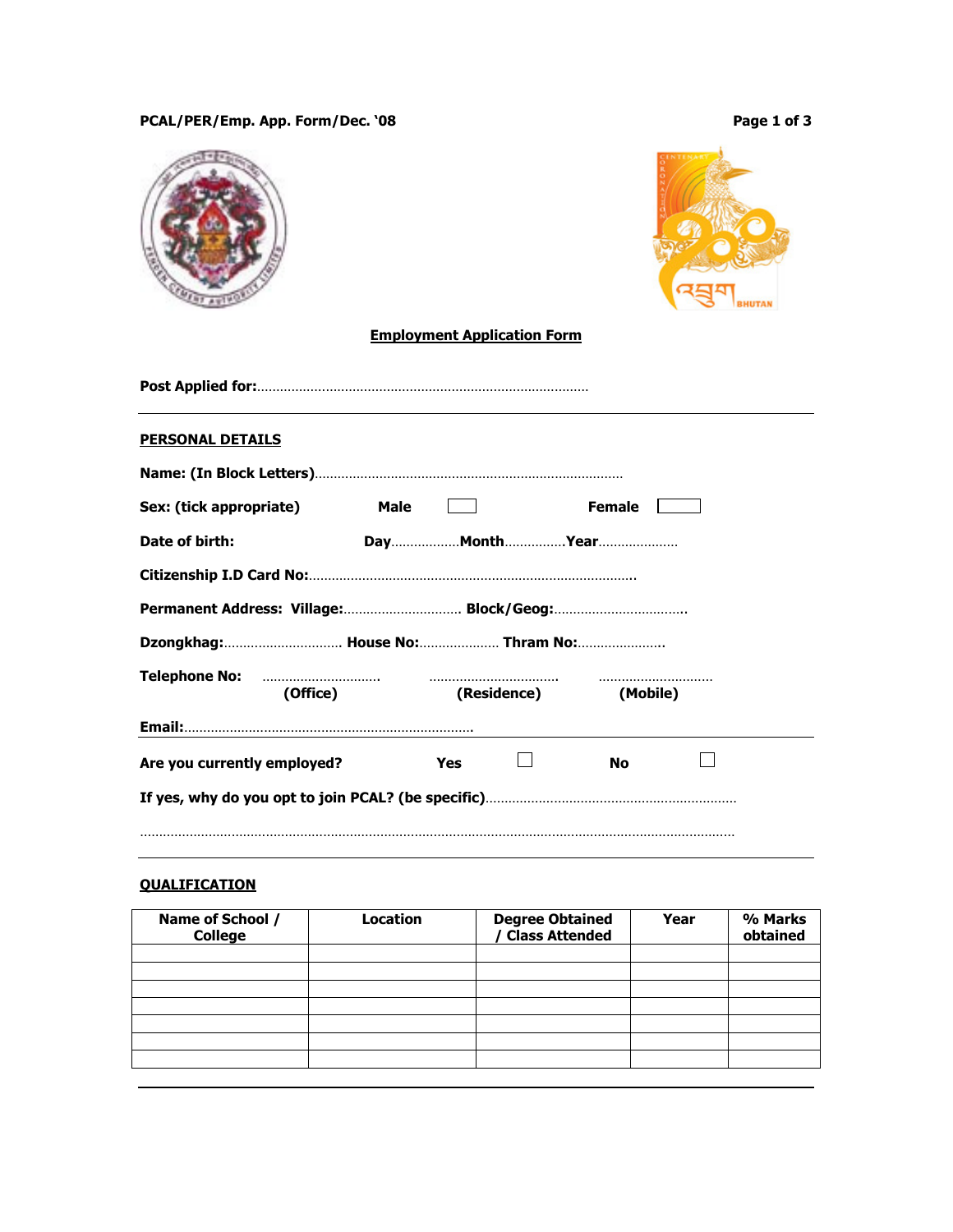## HAVE YOU EVER BEEN CONVICTED OF A CRIME? ------ No ----- Yes

If yes, explain number of conviction(s), nature of offense(s) leading to conviction(s), how recently such offense(s) was/were committed, sentence(s) imposed, and type(s) of rehabilitation.

………………………………………………………………………………………………………………………………………………………… ………………………………………………………………………………………………………………………………………………………… ………………………………………………………………………………………………………………………………………………………… ………………………………………………………………………………………………………………………………………………………… …………………………………………………………………………………………………………………………………………………………

#### WORK EXPERIENCE

| Name of the<br><b>Company/Employer</b> | <b>Location</b> | <b>Post held</b> | Year        |    | <b>Reason for</b><br><b>Leaving</b> |
|----------------------------------------|-----------------|------------------|-------------|----|-------------------------------------|
|                                        |                 |                  | <b>From</b> | To |                                     |
|                                        |                 |                  |             |    |                                     |
|                                        |                 |                  |             |    |                                     |
|                                        |                 |                  |             |    |                                     |
|                                        |                 |                  |             |    |                                     |
|                                        |                 |                  |             |    |                                     |

## REFEREE

Please provide contact details for two referees for your application, at least one of which must be a professional referee.

## DECLARATION:

I hereby confirm the above facts provided on this application are true and complete to the best of my knowledge. Any misrepresentation or ommission of any fact in my application, resume, or any materials, or during interviews, can justify the refusal of employment, or if employed, the termination of employment.

|--|--|